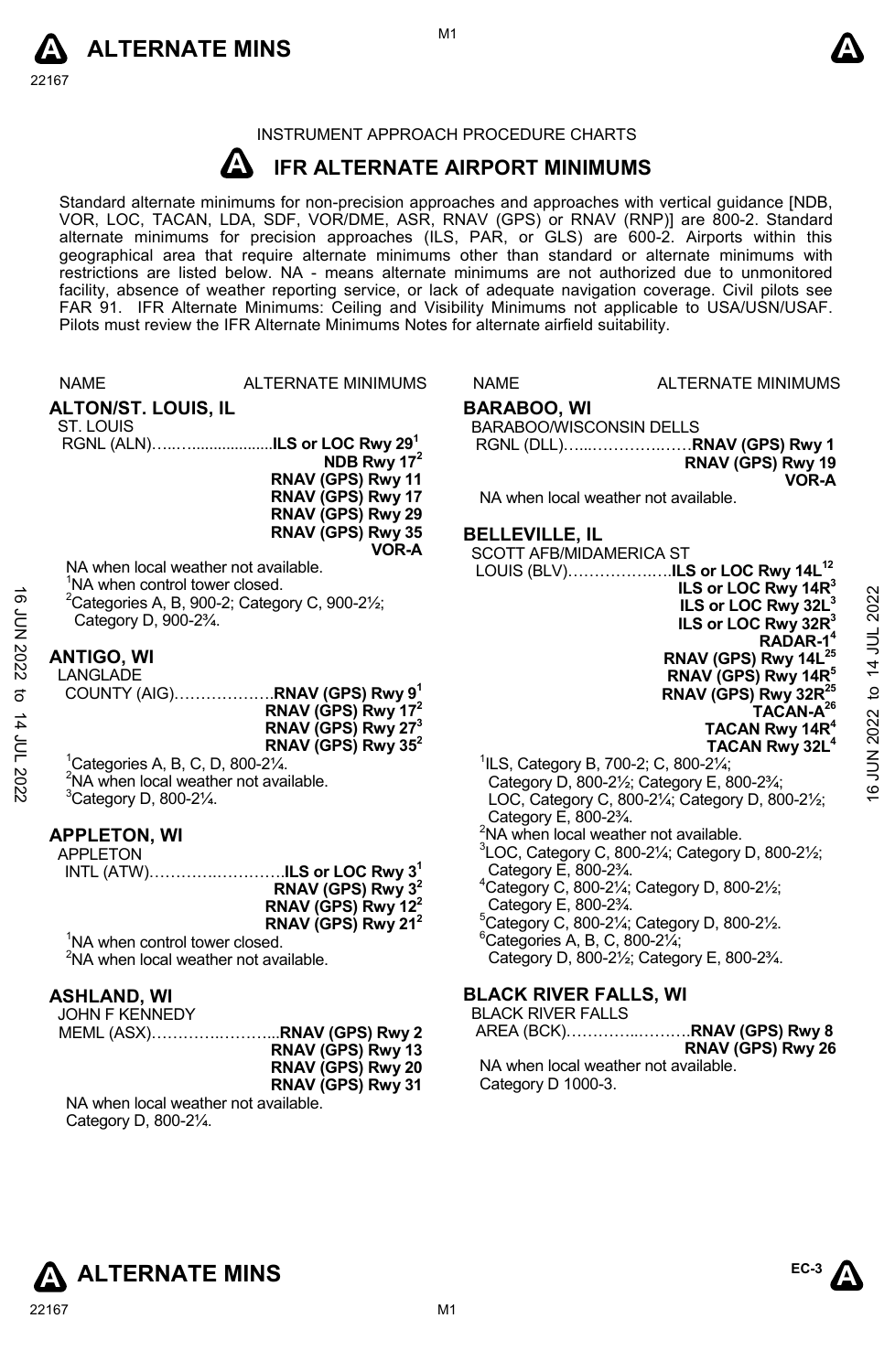

# **BLOOMINGTON/NORMAL, IL**

CENTRAL IL RGNL/BLOOMINGTON-

NORMAL (BMI)………………**ILS or LOC Rwy 212 ILS or LOC Rwy 2013 ILS or LOC Rwy 2913 LOC BC Rwy 1114 RNAV (GPS) Rwy 24 RNAV (GPS) Rwy 114 RNAV (GPS) Rwy 204 RNAV (GPS) Rwy 294** 

NA when local weather not available. <sup>1</sup>NA when control tower closed.  $^{2}$ LOC, Category C, 800-21⁄<sub>4</sub>; Category D, 800-21⁄<sub>2</sub>.<br><sup>3</sup>U.S. LOC, Category C, 800, 21⁄<sub>2</sub>.  $3$ ILS, LOC, Category C, 800-2 $\frac{1}{4}$ ; Category D, 800-21/2.

4 Category C, 800-2¼; Category D, 800-2½.

# **BOSCOBEL, WI**

BOSCOBEL (OVS)…...……….**RNAV (GPS) Rwy 71 RNAV (GPS) Rwy 252** NA when local weather not available. 1 Category A, 900-2; Category B, 1000-2; Category C, 1000-2¾.

 $2$ Categories A, B, 1000-4; Category C, 1100-4.

# **BURLINGTON, WI**

BURLINGTON MUNI (BUU)…...……………**RNAV (GPS) Rwy 11 RNAV (GPS) Rwy 29 VOR-A**

NA when local weather not available. Category D, 800-2½.

#### **CAHOKIA/ST. LOUIS, IL**

ST. LOUIS DOWNTOWN (CPS)….....…**ILS or LOC Rwy 30L12 RNAV (GPS) Rwy 12R3 RNAV (GPS) Rwy 30L3 RNAV (GPS) Rwy 30R3**  16 JUN 2022 to 14 JUL 202216 JUN 2022 to 14 JUL 2022

NA when local weather not available.

<sup>1</sup>NA when control tower closed.

<sup>2</sup>LOC, Category C, 900-2½; Category D, 1000-3.<br><sup>3</sup>Category C, 900, 31/: Category D, 1000, 3  $3$ Category C, 900-2 $\frac{1}{2}$ ; Category D, 1000-3.

# **CAIRO, IL**

| CAIRO RGNL (CIR) <b>RNAV (GPS) Rwy 14</b>                  |                   |
|------------------------------------------------------------|-------------------|
|                                                            | RNAV (GPS) Rwy 32 |
| A LA code e de la elección este en la esta el este televid |                   |

NA when local weather not available.

M<sub>2</sub>

# S NAME ALTERNATE MINIMUMS

# **CARBONDALE/MURPHYSBORO, IL**

SOUTHERN ILLINOIS (MDH)………..…..**ILS or LOC Rwy 18L12** 

**NDB Rwy 18L13** 

**RNAV (GPS) Rwy 18L3 RNAV (GPS) Rwy 36R3** 

NA when local weather not available.

<sup>1</sup>NA when control tower closed. <sup>2</sup>LOC, Category C, 800-2¼; Category D, 800-2½.<br><sup>3</sup>Category C, 800, 21/: Category D, 800, 21/  $3$ Category C, 800-21⁄<sub>4</sub>; Category D, 800-21⁄<sub>2</sub>.

#### **CARMI, IL**

CARMI MUNI (CUL)……….…**RNAV (GPS) Rwy 18 RNAV (GPS) Rwy 36** 

NA when local weather not available.

#### **CHAMPAIGN/URBANA, IL**

UNIVERSITY OF ILLINOIS/ WILLARD (CMI)……………**ILS or LOC Rwy 32R12**

**NDB Rwy 32R34 RADAR-114 RNAV (GPS) Rwy 434 RNAV (GPS) Rwy 14L34 RNAV (GPS) Rwy 2234 RNAV (GPS) Rwy 32R34 VOR Rwy 44**

**VOR Rwy 14L4 VOR Rwy 224**

<sup>1</sup>NA when control tower closed.  $^{2}$ LOC, Category C, 800-2¼, Category D, 800-2½.<br> $^{3}$ NA when local westber not available.  $3$ NA when local weather not available.

4 Category C, 800-2¼, Category D, 800-2½.

# **CHETEK, WI**

CHETEK MUNI/

 SOUTHWORTH (Y23).....…...**RNAV (GPS) Rwy 17** NA when local weather not available.

#### **CHICAGO, IL**

| CHICAGO MIDWAY |  |
|----------------|--|
|                |  |

| INTL (MDW)ILS or LOC Rwy 4R <sup>1</sup> |  |  |  |                                    |
|------------------------------------------|--|--|--|------------------------------------|
|                                          |  |  |  | $II$ S or LOC Pwy 13C <sup>1</sup> |

**ILS or LOC Rwy 13C1 ILS or LOC/DME Rwy 31C<sup>2</sup> RNAV (GPS) Rwy 4L3 RNAV (GPS) Rwy 22R3 RNAV (GPS) Rwy 31R3 RNAV (GPS) Z Rwy 4R3 RNAV (GPS) Z Rwy 13C3 RNAV (GPS) Z Rwy 22L3 RNAV (GPS) Z Rwy 31C3** 

LOC Category D, 800-2 $\frac{1}{4}$ . ILS, Category C, 800-2; Category D, 800-2¼; LOC Category D, 800-2¼. Category D, 800-2 $\frac{1}{4}$ .



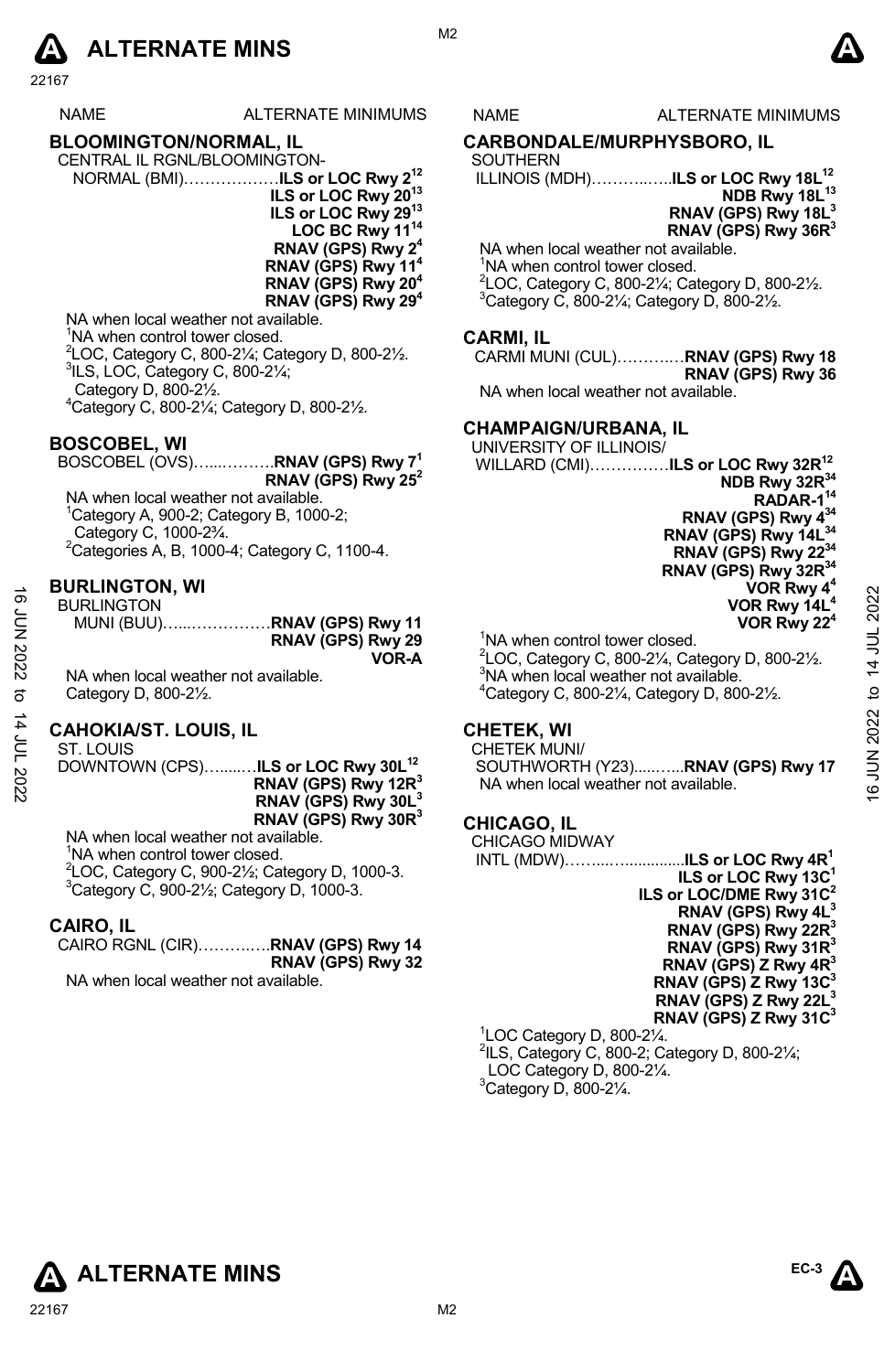# **A** ALTERNATE MINS  $\bullet$

22167

| <b>NAMF</b>                                                                                                                  | <b>ALTERNATE MINIMUMS</b>                                                                                                                                                                                                     |
|------------------------------------------------------------------------------------------------------------------------------|-------------------------------------------------------------------------------------------------------------------------------------------------------------------------------------------------------------------------------|
| CHICAGO, IL (CON'T)<br>CHICAGO O'HARF<br>$1$ LOC, Category D, 800-2 $\frac{1}{2}$ .<br>$2$ Category D. 800-2 $\frac{1}{2}$ . | INTL (ORD) <b>ILS or LOC Rwy 4R<sup>1</sup></b><br>ILS or LOC Rwy 22L <sup>1</sup><br>ILS or LOC Rwy 22R <sup>1</sup><br>RNAV (GPS) Rwy 4R <sup>2</sup><br>RNAV (GPS) Rwy 22L <sup>2</sup><br>RNAV (GPS) Rwy 22R <sup>2</sup> |
|                                                                                                                              | LANSING MUNI (IGQ)RNAV (GPS) Rwy 27<br>RNAV (GPS) Rwy 36<br>VOR-A                                                                                                                                                             |

NA when local weather not available.

# **CHICAGO/PROSPECT HEIGHTS/ WHEELING, IL**

| <b>CHICAGO</b> |                                |
|----------------|--------------------------------|
|                |                                |
|                | RNAV (GPS) Rwy 16 <sup>2</sup> |
|                | VOR Rwy $162$                  |

NA when local weather not available. 1 LOC, Category D, 900-2¾.  $2$ Category D, 900-2 $\frac{3}{4}$ .

#### **CHICAGO/ROCKFORD, IL**

| ಹೆ     | Calegory D. $900-Z74$ .              | <u>INA WHEH JOCAL WEALHEL HOUR VAILABLE.</u><br>Category D, 800-21/4. | 2022            |
|--------|--------------------------------------|-----------------------------------------------------------------------|-----------------|
| ξ<br>Σ | <b>CHICAGO/ROCKFORD, IL</b>          |                                                                       |                 |
|        | CHICAGO/ROCKFORD                     | <b>DANVILLE. IL</b>                                                   |                 |
| 2022   |                                      | <b>VERMILION</b>                                                      | $\frac{4}{1}$   |
|        | ILS or LOC Rwy $7^2$                 | RGNL (DNV)ILS or LOC Rwy 21                                           |                 |
| ನ      | LOC BC Rwy $19^{12}$                 | <b>RNAV (GPS) Rwy 3</b>                                               | ٩,              |
| 4      | RNAV (GPS) Rwy 1 <sup>3</sup>        | RNAV (GPS) Rwy 21                                                     |                 |
|        | RNAV (GPS) Rwy 7 <sup>3</sup>        | RNAV (GPS) Rwy 34                                                     |                 |
| Ξ      | RNAV (GPS) Rwy 19 <sup>3</sup>       | <b>VOR/DME Rwy 3</b>                                                  |                 |
|        | RNAV (GPS) Rwy 25 <sup>3</sup>       | NA when local weather not available.                                  | <b>JUN 2022</b> |
| 2022   | NA when local weather not available. |                                                                       | 9               |
|        | $2100$ Catagory D, 800 21/           | <b>BEIZALBU</b>                                                       |                 |

LOC, Category D, 800-2¼. 3 Category D, 800-2¼.

#### **CHICAGO/ROMEOVILLE, IL**   $L$ EVALIC

| UNIVERSITY (LOT)RNAV (GPS) Rwy 2                                      |
|-----------------------------------------------------------------------|
| RNAV (GPS) Rwy 9                                                      |
| RNAV (GPS) Rwy 20                                                     |
| RNAV (GPS) Rwy 27                                                     |
| NA when local weather not available.                                  |
| Category C, 800-21/ <sub>4</sub> ; Category D, 800-21/ <sub>2</sub> . |
|                                                                       |

#### **CHICAGO/WAUKEGAN, IL**

| WAUKEGAN                                   |                                          |
|--------------------------------------------|------------------------------------------|
|                                            | NTL (UGN)ILS or LOC Rwy 23 <sup>12</sup> |
|                                            | RNAV (GPS) Rwy 5 <sup>34</sup>           |
|                                            | RNAV (GPS) Rwy 23 <sup>3</sup>           |
| <sup>1</sup> NA when control tower closed. |                                          |

<sup>2</sup>ILS, Category D, 700-21/<sub>4</sub>; LOC, Category D, 800-2¼.

 $3$ Category D, 800-2 $\frac{1}{4}$ .

4 NA when local weather not available.

# NAME ALTERNATE MINIMUMS

#### **CHICAGO/WEST CHICAGO, IL**

DUPAGE (DPA)………………**ILS or LOC Rwy 2L12** 

- **ILS or LOC Rwy 1034 RNAV (GPS) Rwy 2L15 RNAV (GPS) Rwy 2R15 RNAV (GPS) Rwy 1015 RNAV (GPS) Rwy 20L15 RNAV (GPS) Rwy 20R15**
- <sup>1</sup>NA when local weather not available.  $2$ ILS, Categories A, B, 800-2; Category C, 800-2 $\frac{1}{4}$ ; Category D, 800-2½; LOC, Category C, 800-2¼; Category D, 800-2½.  ${}^{3}$ LOC, NA when local weather not available. 4 LOC, Category D, 800-2¼. 5 Category D, 800-2¼.

#### **CLINTONVILLE, WI**

CLINTONVILLE MUNI (CLI)…..........................**RNAV (GPS) Rwy 22**  NA when local weather not available.

#### **CUMBERLAND, WI**

CUMBERLAND<br>MUNI (UBE).... **DNAV (CDS) Rwy 9** 

|  |  |  | ль⊏)………………………кмаv (GFS) кwy э |
|--|--|--|-------------------------------|
|  |  |  | RNAV (GPS) Rwy 27             |
|  |  |  |                               |

NA when local weather not available. Category D, 800-2¼.

#### **DANVILLE, IL**

| <b>VERMILION</b>                     |                             |
|--------------------------------------|-----------------------------|
|                                      | RGNL (DNV)ILS or LOC Rwy 21 |
|                                      | RNAV (GPS) Rwy 3            |
|                                      | RNAV (GPS) Rwy 21           |
|                                      | RNAV (GPS) Rwy 34           |
|                                      | <b>VOR/DME Rwy 3</b>        |
| NA when local weather not available. |                             |

# **DE KALB, IL**

| DE KALB TAYLOR |  |  |
|----------------|--|--|
| $MUNI (DKB)$   |  |  |

| ILS or LOC Rwy 2 <sup>1</sup>  |
|--------------------------------|
| RNAV (GPS) Rwy 2 <sup>2</sup>  |
| RNAV (GPS) Rwy 9 <sup>2</sup>  |
| RNAV (GPS) Rwy 20 <sup>2</sup> |
| RNAV (GPS) Rwy 27 <sup>2</sup> |

NA when local weather not available. 1 LOC, Categories A, B, 1000-2, Categories C, D 1000-3.  $2$ Category D, 900-2 $\frac{3}{4}$ .









#### M3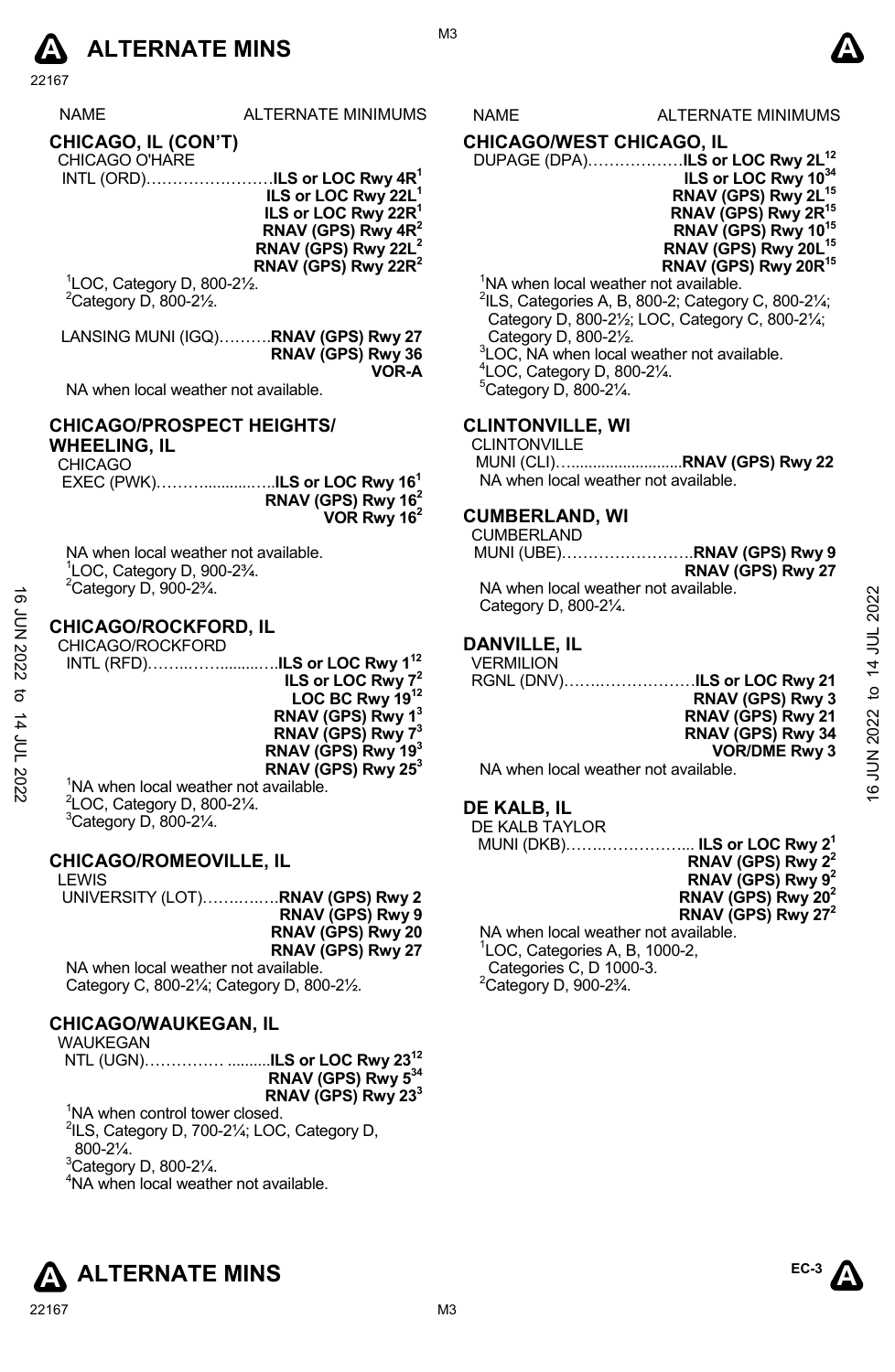

**DECATUR, IL** 

NAME ALTERNATE MINIMUMS NAME ALTERNATE MINIMUMS

DECATUR (DEC)…….…....….**ILS or LOC Rwy 6123 LOC BC Rwy 24456 RNAV (GPS) Rwy 616 RNAV (GPS) Rwy 1216 RNAV (GPS) Rwy 1816 RNAV (GPS) Rwy 2416 RNAV (GPS) Rwy 3056 RNAV (GPS) Rwy 3656 VOR Rwy 181 VOR Rwy 3656** 

<sup>1</sup>NA when local weather not available.

<sup>2</sup>ILS, LOC, NA when control tower closed, except for operators with approved weather reporting services.

 $3$ LOC, Category D, 800-2 $\frac{1}{4}$ .

4 NA when control tower closed.

5 NA when local weather not available, except for operators with approved weather reporting services.

 $6$ Category D, 800-2 $\frac{1}{4}$ .

# **EAGLE RIVER, WI**

EAGLE RIVER

UNION (EGV)…………….…… **RNAV (GPS) Rwy 4 RNAV (GPS) Rwy 22 VOR/DME Rwy 4** 

NA when local weather not available. Category D, 800-2¼.

# **EAU CLAIRE, WI**

CHIPPEWA VALLEY RGNL (EAU)……….……….. **ILS or LOC Rwy 221** 

**LOC BC Rwy 42 RNAV (GPS) Rwy 42 RNAV (GPS) Rwy 222 VOR-A3**

NA when local weather not available. <sup>1</sup>LOC, Category C, 800-2¼, Category D, 1300-3. <sup>2</sup>Category C, 800-21⁄<sub>4</sub>; Category D, 1300-3.  $3$ Categories A, B, 900-2; Category C, 900-2 $\frac{1}{2}$ ; Category D, 1300-3.

#### **EFFINGHAM, IL**

EFFINGHAM COUNTY

 MEML (1H2)……………….…**RNAV (GPS) Rwy 112 RNAV (GPS) Rwy 113 RNAV (GPS) Rwy 291** 

<sup>1</sup>NA when local weather not available.  $2^2$ Category D, 900-2 $\frac{1}{2}$ . 3 Category C, 900-2½; Category D, 900-2¾.

#### **FLORA, IL**

FLORA MUNI (FOA)…………..**RNAV (GPS) Rwy 3 RNAV (GPS) Rwy 21**  NA when local weather not available.

# **FOND DU LAC, WI**

FOND DU LAC COUNTY (FLD)……………….**RNAV (GPS) Rwy 18** 

**RNAV (GPS) Rwy 36 VOR Rwy 18** 

**VOR/DME Rwy 36** 

NA when local weather not available. Category D, 800-2¼.

#### **FREEPORT, IL**

ALBERTUS (FEP)………...……**RNAV (GPS) Rwy 6 RNAV (GPS) Rwy 24**  NA when local weather not available.

Category D, 800-2½.

#### **GALESBURG, IL**

GALESBURG

 MUNI (GBG)…………………...**RNAV (GPS) Rwy 3 RNAV (GPS) Rwy 21**  NA when local weather not available. Category D, 900-2¾.

#### **GREEN BAY, WI**

GREEN BAY**/**AUSTIN STRAUBEL

| INTL (GRB)ILS or LOC Rwy 6 |
|----------------------------|
| LOC BC Rwy 24              |
| RADAR-1                    |

NA when control tower closed.

#### **HARRISBURG, IL**

HARRISBURG**-**RALEIGH (HSB)……...………...**RNAV (GPS) Rwy 6 RNAV (GPS) Rwy 24**  NA when local weather not available. Category D, 800-2¼. 16<br>
NA when local weather not available.<br>
Category D, 800-2¼.<br>
NA when control tower closed.<br>
NA when control tower closed.<br>
NA when control tower closed.<br>
NA when control tower closed.<br>
EAU CLAIRE, WI<br>
CHIPPEWA VALLEY<br>

#### **HAYWARD, WI**

SAWYER

COUNTY (HYR)…..………… **RNAV (GPS) Rwy 3 RNAV (GPS) Rwy 21**

NA when local weather not available. Category C, 900-2½; Category D, 900-2¾.

# **JACKSONVILLE, IL**

**JACKSONVILLE** MUNI (IJX)……….……………..**RNAV (GPS) Rwy 4 RNAV (GPS) Rwy 13 RNAV (GPS) Rwy 22 RNAV (GPS) Rwy 31**  NA when local weather not available.

Category D, 800-2¼.

**JANESVILLE, WI**  SOUTHERN WISCONSIN

|         |  | SOUTHERN WISCONSIN |
|---------|--|--------------------|
| $- - -$ |  |                    |

 RGNL (JVL)…………..……..….**ILS or LOC Rwy 41 ILS or LOC Rwy 321 RNAV (GPS) Rwy 4 RNAV (GPS) Rwy 14 RNAV (GPS) Rwy 22** 

NA when local weather not available. <sup>1</sup>NA when control tower closed.





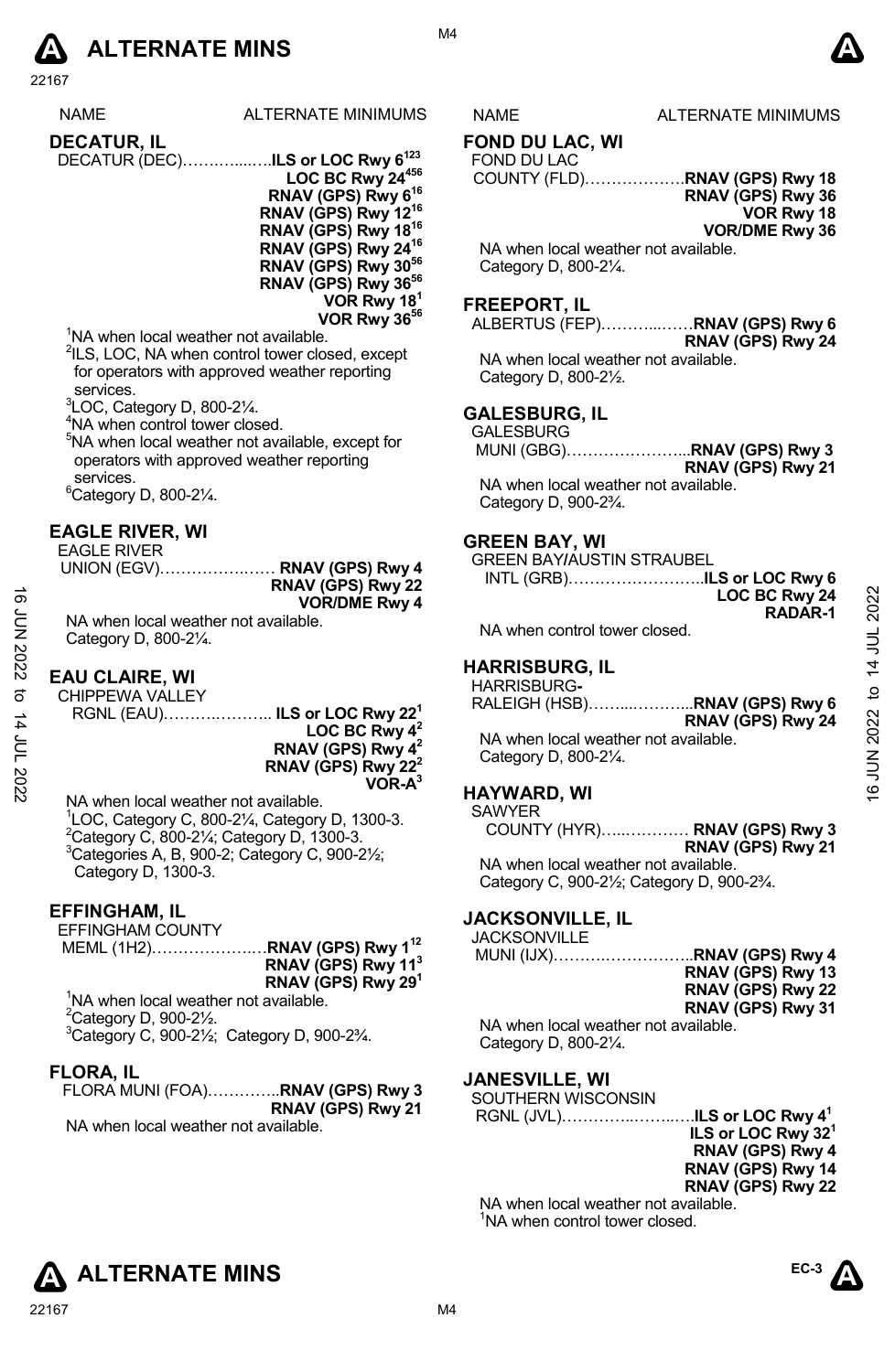

|  |  | r |
|--|--|---|

| ALTERNATE MINIMUMS<br>NAME<br>ALTERNATE MINIMUMS<br><b>NAME</b> |  |
|-----------------------------------------------------------------|--|
|                                                                 |  |

DODGE COUNTY (UNU)……..……..**LOC Rwy 26** 

**NDB Rwy 20 RNAV (GPS) Rwy 2 RNAV (GPS) Rwy 8 RNAV (GPS) Rwy 20 RNAV (GPS) Rwy 26** 

NA when local weather not available.

#### **KANKAKEE, IL**

GREATER KANKAKEE (IKK)……….……..**ILS or LOC Rwy 412 RNAV (GPS) Rwy 434 RNAV (GPS) Rwy 16 RNAV (GPS) Rwy 2234 RNAV (GPS) Rwy 343** 

1 LOC, NA when local weather not available.

 $2$ LOC, Category D, 800-2 $\frac{1}{4}$ .

<sup>3</sup>NA when local weather not available. 4 Category D, 800-2¼.

# **KENOSHA, WI**

KENOSHA

RGNL (ENW)…………………**ILS or LOC Rwy 7L12 RNAV (GPS) Rwy 7L3 RNAV (GPS) Rwy 153 RNAV (GPS) Rwy 25R3 RNAV (GPS) Rwy 333** 

NA when local weather not available. <sup>1</sup>NA when control tower closed.  $2$ LOC, Category D, 800-2 $\frac{1}{4}$ .  $3$ Category D, 800-2 $\frac{1}{4}$ .  $\frac{1}{2}$ <br>  $\frac{1}{2}$ <br>
NA when local weather not available.<br>
NA when colal weather not available.<br>
NA when control tower closed.<br>
<sup>2</sup>LOC, Category D, 800-2¼.<br>
<sup>2</sup>LOC, Category D, 800-2¼.<br>
<br> **14 A Men local weather not avai** 

# **LA CROSSE, WI**

LA CROSSE

RGNL (LSE)…………………**ILS or LOC Rwy 1812 RNAV (GPS) Rwy 434 RNAV (GPS) Rwy 1335 RNAV (GPS) Rwy 1835 RNAV (GPS) Rwy 2236 RNAV (GPS) Rwy 3137 RNAV (GPS) Rwy 3635** 

<sup>1</sup>NA when control tower closed.

 $2$ LOC, Categories A, B, 1000-2, Categories C, D, 1200-3.

 $3$ NA when local weather not available.

 $^{4}$ Categories A, B, 1000-2; Categories C, D, 1200-3. <sup>5</sup>Category B, 900-2; Categories C, D, 1200-3.  $6C$ ategories A, B, 1200-2; Categories C, D, 1200-3. Categories A, B, 1100-2; Categories C, D, 1200-3.

# **LA POINTE, WI**

MAJOR GILBERT

FLD (4R5)………..……………..**RNAV (GPS) Rwy 4**  NA when local weather not available.

## **LACON, IL**

#### **MARSHALL**

COUNTY (C75)……………..**RNAV (GPS) Rwy 13**  NA when local weather not available.

#### **LADYSMITH, WI**

RUSK COUNTY (RCX)…...……………**NDB Rwy 32** 

#### **RNAV (GPS) Rwy 14 RNAV (GPS) Rwy 32**

NA when local weather not available.

# **LAND O'LAKES, WI**

| KING'S LAND |                   |
|-------------|-------------------|
|             |                   |
|             | RNAV (GPS) Rwy 32 |
|             |                   |

NA when local weather not available.

#### **LAWRENCEVILLE, IL**

LAWRENCEVILLE**-**VINCENNES **INTL (LWV)……** 

| RNAV (GPS) Rwy 9    |
|---------------------|
| RNAV (GPS) Rwy 18   |
| RNAV (GPS) Rwy 27   |
| RNAV (GPS) Rwy 36   |
| athor not quailablo |

NA when local weather not available. Category D, 800-2¼.

# **LINCOLN, IL**

LOGAN COUNTY (AAA)……....**RNAV (GPS) Rwy 3 RNAV (GPS) Rwy 21 VOR Rwy 31** 

NA when local weather not available. 1 Category D, 800-2¼.

#### **LITCHFIELD, IL**   $\mathsf{L}\mathsf{L}$

| ITCHFIELD                            |                   |
|--------------------------------------|-------------------|
|                                      |                   |
|                                      | RNAV (GPS) Rwy 18 |
|                                      | RNAV (GPS) Rwy 27 |
|                                      | RNAV (GPS) Rwy 36 |
| NA when local weather not available. |                   |

# **LONE ROCK, WI**

TRI**-**COUNTY RGNL (LNR)…….……………..**RNAV (GPS) Rwy 91**

**RNAV (GPS) Rwy 272** NA when local weather not available.

<sup>1</sup>Categories A, B, C, 1000-4.<br><sup>2</sup>Categories A, B, C, 900-4.

# **MACOMB, IL**

MACOMB MUNI (MQB)……….…………..**RNAV (GPS) Rwy 9** 

# **RNAV (GPS) Rwy 27**

NA when local weather not available. Category C, 900-2½; Category D, 900-2¾.



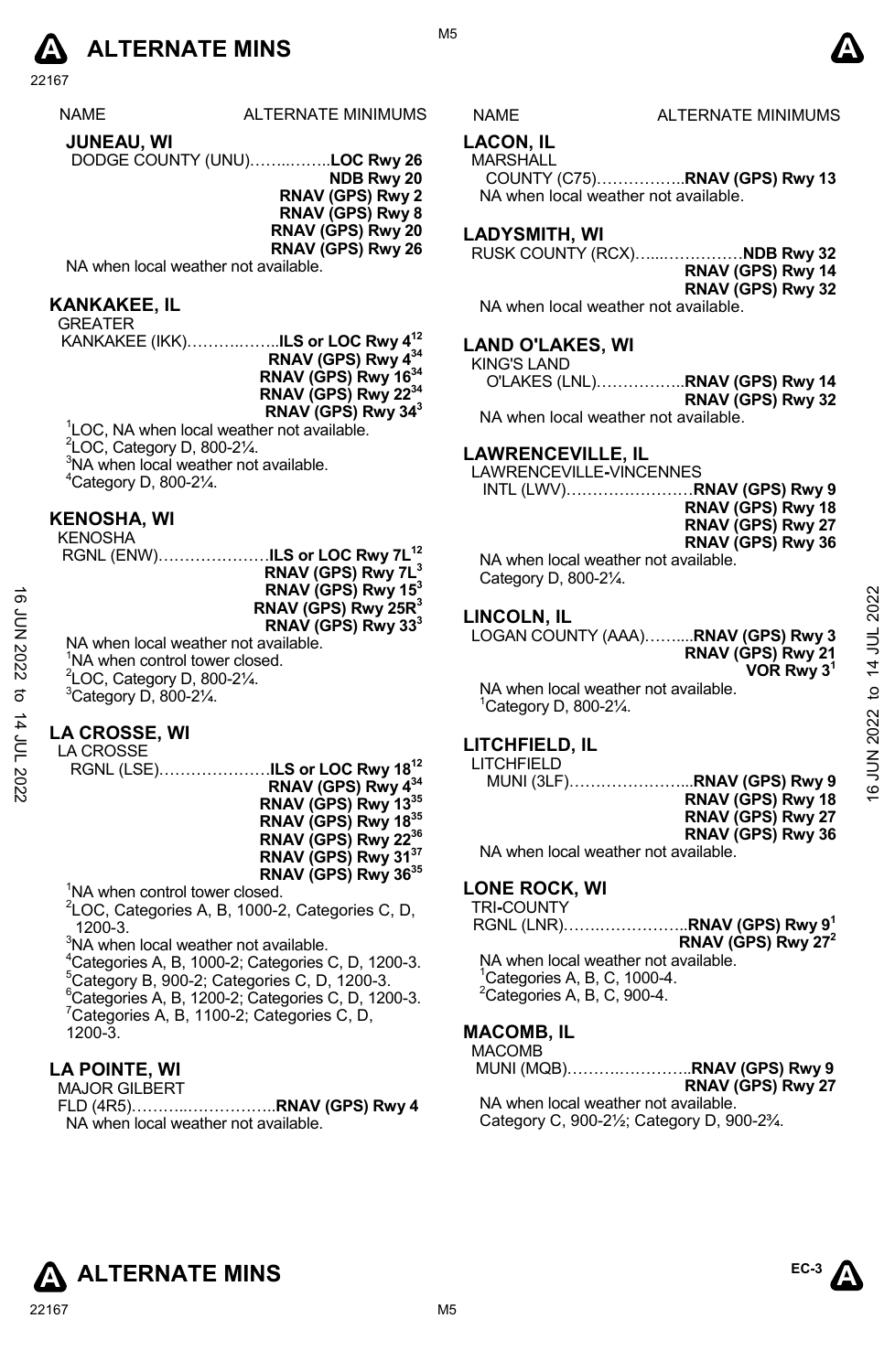

| <b>NAME</b>                                                                                  | ALTERNATE MINIMUMS                                                                                                                                                                                                                                                                                                                                                            |
|----------------------------------------------------------------------------------------------|-------------------------------------------------------------------------------------------------------------------------------------------------------------------------------------------------------------------------------------------------------------------------------------------------------------------------------------------------------------------------------|
| MADISON, WI<br><b>DANE COUNTY RGNL/</b>                                                      | TRUAX FLD (MSN)ILS or LOC Rwy 1812<br>ILS or LOC Rwy 21 <sup>13</sup><br>ILS or LOC/DME Rwy 36 <sup>14</sup><br>RNAV (GPS) Rwy 3 <sup>5</sup><br>RNAV (GPS) Rwy 14 <sup>5</sup><br>RNAV (GPS) Rwy 18 <sup>5</sup><br>RNAV (GPS) Rwy 21 <sup>5</sup><br>RNAV (GPS) Rwy 32 <sup>5</sup><br>RNAV (GPS) Rwy 36 <sup>5</sup><br>VOR Rwy 14 <sup>5</sup><br>VOR Rwy 32 <sup>5</sup> |
| <sup>1</sup> NA when control tower closed.                                                   |                                                                                                                                                                                                                                                                                                                                                                               |
| <sup>2</sup> LOC, Category D, 900-2 <sup>3</sup> / <sub>4</sub> ; Category E,<br>$900 - 3$ . |                                                                                                                                                                                                                                                                                                                                                                               |
| <sup>3</sup> ILS, LOC, Category D, 900-2 <sup>3</sup> / <sub>4</sub> .                       |                                                                                                                                                                                                                                                                                                                                                                               |
|                                                                                              |                                                                                                                                                                                                                                                                                                                                                                               |

4 ILS, LOC, Category D, 900-2¾; Category E, 900-3. 5 Category D, 900-2¾.

# **MANITOWOC, WI**

MANITOWOC COUNTY (MTW)…….......…...**ILS or LOC Rwy 171 RNAV (GPS) Rwy 172** 

**RNAV (GPS) Rwy 352**  NA when local weather not available. <sup>1</sup>LOC, Category C, 800-2¼; Category D, 900-2¾.<br><sup>2</sup>Category C, 800, 21/: Category D, 900, 2<sup>3</sup>/ Category C, 800-2¼; Category D, 900-2¾.

# **MARION, IL**

VETERANS AIRPORT OF SOUTHERN ILLINOIS (MWA)……………..**ILS or LOC Rwy 2012 RNAV (GPS) Rwy 23 RNAV (GPS) Rwy 203**  NA when local weather not available. 16 JUN 2022 to 14 JUL 202216 JUN 2022 to 14 JUL 2022

<sup>1</sup>NA when control tower closed.  $2$ LOC, Category D, 900-2 $\frac{3}{4}$ .

 $3$ Category D, 900-2 $\frac{3}{4}$ .

#### **MARSHFIELD, WI**

MARSHFIELD MUNI (MFI)…………………...**RNAV (GPS) Rwy 5 RNAV (GPS) Rwy 16 RNAV (GPS) Rwy 23**

**RNAV (GPS) Rwy 34** NA when local weather not available.

Category C, 800-2¼; Category D, 800-2½.

#### **MATTOON/CHARLESTON, IL**

| COLES COUNTY                        |                            |
|-------------------------------------|----------------------------|
|                                     | MEML (MTO)RNAV (GPS) Rwy 6 |
|                                     | RNAV (GPS) Rwy 11          |
|                                     | RNAV (GPS) Rwy 24          |
|                                     | RNAV (GPS) Rwy 29          |
| NA when local weather not available |                            |

NA when local weather not available.

S NAME ALTERNATE MINIMUMS

M6

**MEDFORD, WI** 

# TAYLOR

COUNTY (MDZ)……………….**RNAV (GPS) Rwy 9**

**RNAV (GPS) Rwy 16 RNAV (GPS) Rwy 27 RNAV (GPS) Rwy 34** 

NA when local weather not available. Category D, 800-2¼.

# **MENOMONIE, WI**

MENOMONIE MUNI**/**SCORE

 FLD (LUM)………………..…...**RNAV (GPS) Rwy 91 RNAV (GPS) Rwy 272 VOR/DME Rwy 2713** 

1 Category B, 1000-2; Category C, 1000-2¾.  $2^2$ Category C, 1000-2 $\frac{3}{4}$ .

<sup>3</sup>NA when local weather not available.

# **MIDDLETON, WI**

MIDDLETON MUNI/MOREY FLD (C29)…………………….**RNAV (GPS) Rwy 10**  NA when local weather not available.

#### **MERRILL, WI**

MERRILL MUNI (RRL)………..**RNAV (GPS) Rwy 7 RNAV (GPS) Rwy 25**  NA when local weather not available.

# **MILWAUKEE, WI**

LAWRENCE J

 TIMMERMAN (MWC)……………......**LOC Rwy 15L RNAV (GPS) Rwy 4L RNAV (GPS) Rwy 15L RNAV (GPS) Rwy 22R** 

NA when local weather not available. Category D, 900-2¾.

# **MINERAL POINT, WI**

| <b>IOWA</b>                          |                   |
|--------------------------------------|-------------------|
|                                      |                   |
|                                      | RNAV (GPS) Rwy 11 |
|                                      | RNAV (GPS) Rwy 22 |
|                                      | RNAV (GPS) Rwy 29 |
| NA when local weather not available. |                   |

# **MINOCQUA-WOODRUFF, WI**

LAKELAND/NOBLE F LEE MEML FLD (ARV)…………………….**RNAV (GPS) Rwy 18** 

**RNAV (GPS) Rwy 28 RNAV (GPS) Rwy 36** 

NA when local weather not available.



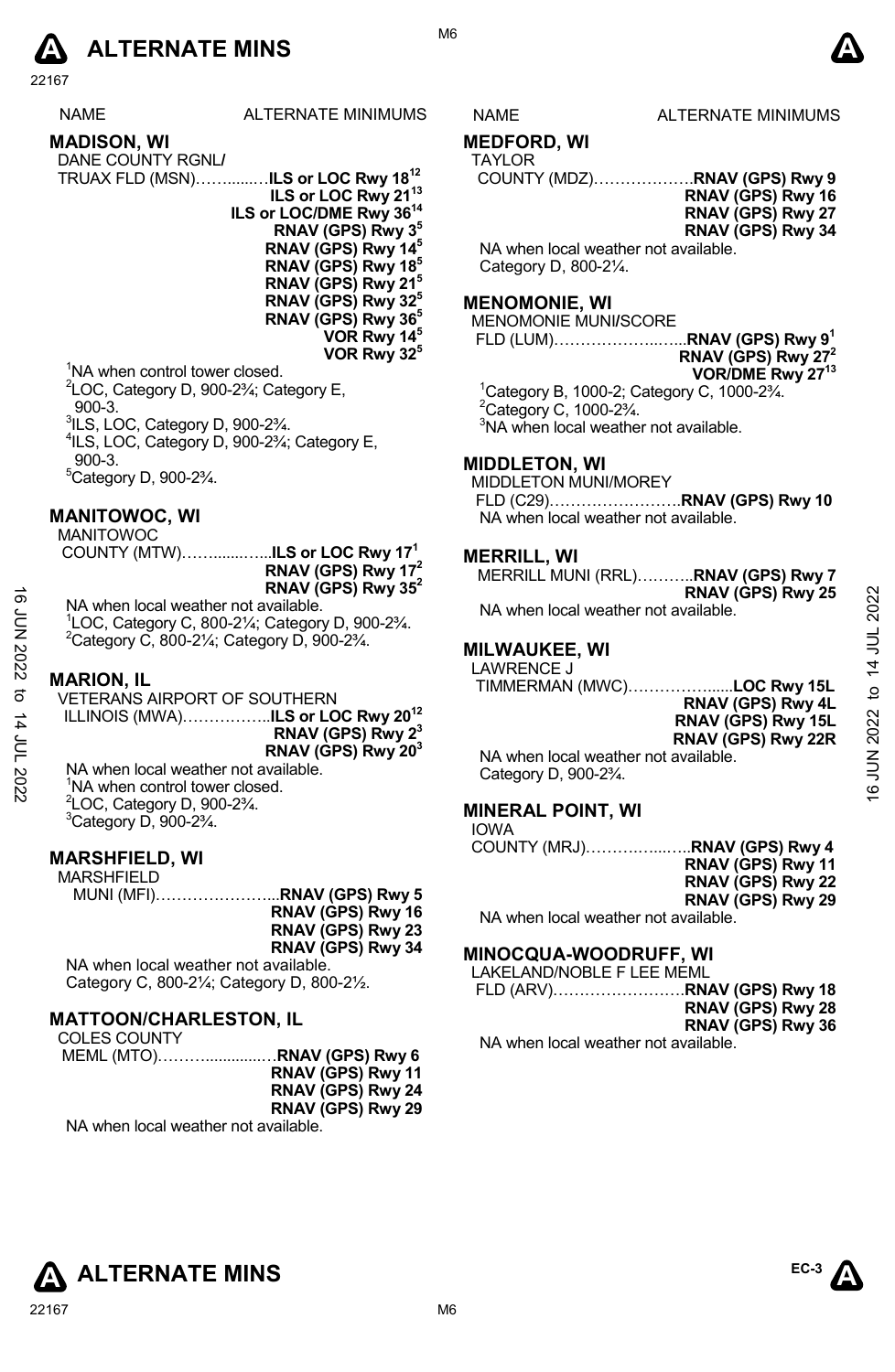

| <b>NAMF</b>       | ALTERNATE MINIMU |
|-------------------|------------------|
| <b>MOLINE, IL</b> |                  |

# **MOLINE, IL**  QUAD CITIES

|--|--|--|--|

IC Rwy 9<sup>12</sup> **ILS or LOC Rwy 2712 RNAV (GPS) Rwy 93 RNAV (GPS) Rwy 134 RNAV (GPS) Rwy 273 RNAV (GPS) Rwy 313**

NA when local weather not available.

<sup>1</sup>NA when control tower closed.

 $2$ LOC, Category D, 900-2 $\frac{3}{4}$ .

 $3$ Category D, 900-2 $\frac{3}{4}$ .

4 Categories A, B, C 800-2½; Category D, 900-2¾.

# **MONROE, WI**

| MONROE MUNI (EFT)RNAV (GPS) Rwy 12 |                       |
|------------------------------------|-----------------------|
|                                    | RNAV (GPS) Rwy 30     |
|                                    | <b>VOR/DME Rwy 30</b> |

NA when local weather not available.

#### **MORRIS, IL**

MORRIS MUNI **-** JAMES R WASHBURN FLD (C09)……………………..**RNAV (GPS) Rwy 18 RNAV (GPS) Rwy 36**  NA when local weather not available

# **MOSINEE, WI**

**CENTRAL** 

WISCONSIN (CWA)…………….**ILS or LOC Rwy 81 ILS or LOC Rwy 351 RNAV (GPS) Rwy 172**  <sup>1</sup>NA when control tower closed. <sup>2</sup>NA when local weather not available. 16 JUN 2022 to 14 JUL 202216 JUN 2022 to 14 JUL 2022

# **MOUNT STERLING, IL**

MOUNT STERLING MUNI (I63)…………………….**RNAV (GPS) Rwy 18 RNAV (GPS) Rwy 36 VOR/DME-A** 

NA when local weather not available.

# **MOUNT VERNON, IL**

MOUNT VERNON (MVN)…………………………..**ILS or LOC Rwy 231 RNAV (GPS) Rwy 52 RNAV (GPS) Rwy 232** NA when local weather not available. 1 LOC, Category D, 900-3.  $\mathrm{^{2}C}$ ategory D, 900-3.

#### **NEW RICHMOND, WI**

| NEW RICHMOND                        |                   |
|-------------------------------------|-------------------|
| RGNL (RNH)RNAV (GPS) Rwy 14         |                   |
|                                     | RNAV (GPS) Rwy 32 |
| NA when local weather not available |                   |

# IMS NAME ALTERNATE MINIMUMS

# **OLNEY-NOBLE, IL**

OLNEY-NOBLE (OLY)…………………**LOC Rwy 11 NDB Rwy 4** 

**RNAV (GPS) Rwy 4 RNAV (GPS) Rwy 11**

NA when local weather not available. Category D, 800-2¼.

# **OSCEOLA, WI**

L O SIMENSTAD MUNI (OEO)………………….**RNAV (GPS) Rwy 10 RNAV (GPS) Rwy 28**  NA when local weather not available.

# **OSHKOSH, WI**

| WITTMAN                                                              |
|----------------------------------------------------------------------|
| RGNL (OSH)ILS or LOC Rwy 36 <sup>13</sup>                            |
| LOC/DME BC Rwy $181$                                                 |
| RNAV (GPS) Rwy 9                                                     |
| RNAV (GPS) Rwy 18                                                    |
| RNAV (GPS) Rwy 27                                                    |
| RNAV (GPS) RWY 36                                                    |
| VOR Rwy 9                                                            |
| VOR Rwy $182$                                                        |
| VOR Rwy 27                                                           |
| VOR Rwy 36                                                           |
| NA when local weather not available.<br>NA when control tower closed |

<sup>1</sup>NA when control tower closed.<br><sup>2</sup>Category D, 800-2¼. <sup>3</sup>ILS, Category D, 700-2.

#### **PARIS, IL**

EDGAR COUNTY (PRG)…......**RNAV (GPS) Rwy 9 RNAV (GPS) Rwy 18**

NA when local weather not available.

# **PEORIA, IL**

| <b>GENERAL DOWNING-</b>              |                                |
|--------------------------------------|--------------------------------|
| PEORIA INTL (PIA)                    | ILS or LOC Rwy $4^1$           |
|                                      | ILS or LOC Rwy 13 <sup>2</sup> |
|                                      | ILS or LOC Rwy 31 <sup>2</sup> |
|                                      | NDB Rwy 31 <sup>3</sup>        |
|                                      | RNAV (GPS) Rwy 4 <sup>3</sup>  |
|                                      | RNAV (GPS) Rwy 13 <sup>3</sup> |
|                                      | RNAV (GPS) Rwy $22^3$          |
|                                      | RNAV (GPS) Rwy 31 <sup>3</sup> |
|                                      | VOR or TACAN Rwy 133           |
|                                      | <b>VOR/DME or TACAN Rwy 31</b> |
| NA when local weather not available. |                                |
|                                      |                                |

1 LOC, Category D, 800-2¼.  $2$ ILS, LOC, Category D, 800-2 $\frac{1}{2}$ .  $3$ Category D, 800-2 $\frac{1}{4}$ .

# **PERU, IL**

ILLINOIS VALLEY RGNL**-**WALTER A DUNCAN FLD (VYS)………...**RNAV (GPS) Rwy 18 RNAV (GPS) Rwy 36**  NA when local weather not available. Category D, 900-2½.



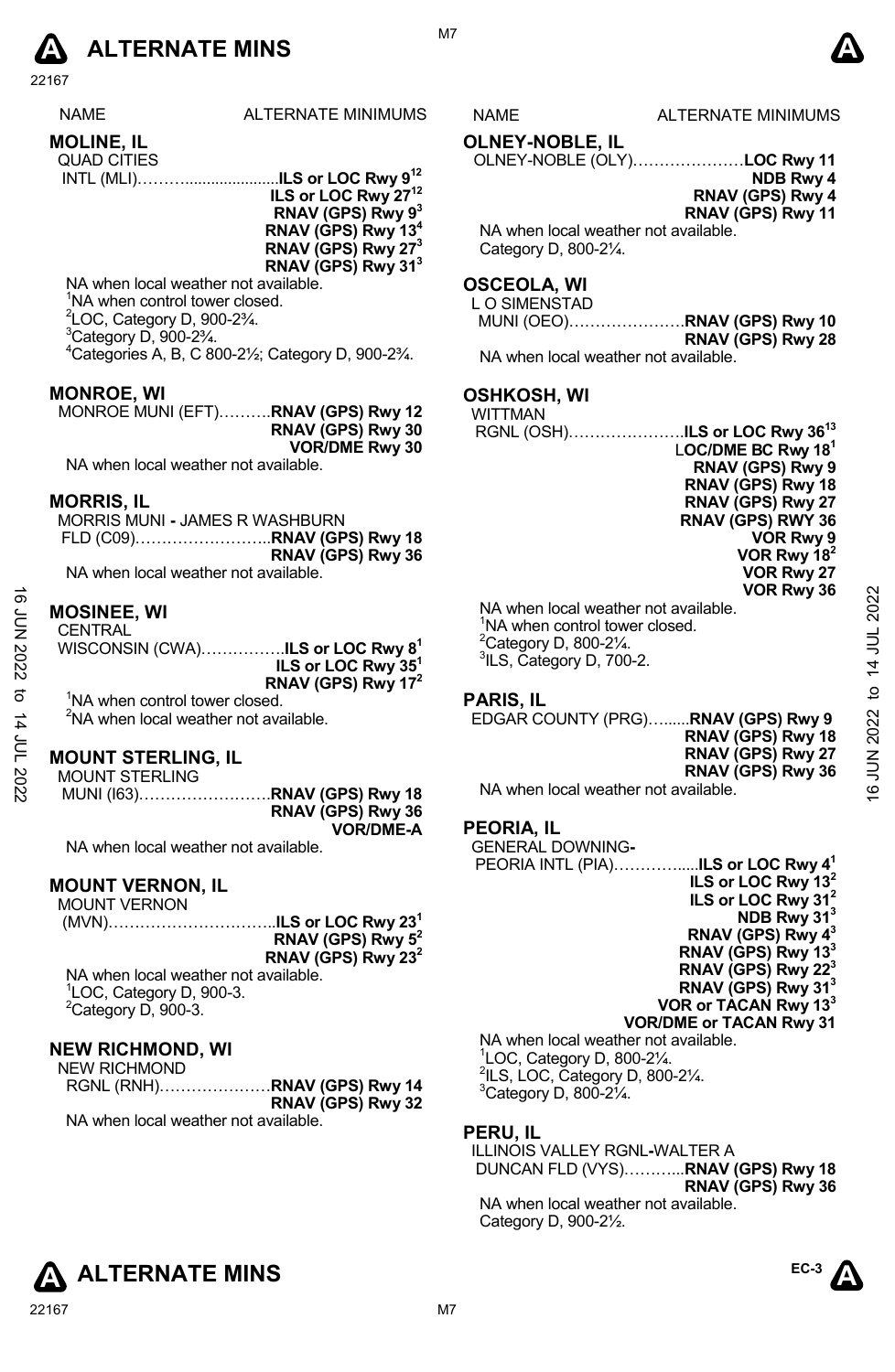

NAME ALTERNATE MINIMUMS NAME ALTERNATE MINIMUMS

#### **PHILLIPS, WI**

PRICE COUNTY (PBH)….........**RNAV (GPS) Rwy 1**

**RNAV (GPS) Rwy 6 RNAV (GPS) Rwy 19**

**RNAV (GPS) Rwy 24** NA when local weather not available. Category D, 800-2½.

#### **PLATTEVILLE, WI**

PLATTEVILLE MUNI (PVB)…………………..**RNAV (GPS) Rwy 15 RNAV (GPS) Rwy 33** 

NA when local weather not available.

#### **PONTIAC, IL**

PONTIAC MUNI (PNT)………...**RNAV (GPS) Rwy 6 RNAV (GPS) Rwy 24 VOR Rwy 24** 

NA when local weather not available.

# **PRAIRIE DU CHIEN, WI**

PRAIRIE DU CHIEN MUNI (PDC)………….**RNAV (GPS) Rwy 14 RNAV (GPS) Rwy 29 RNAV (GPS) Rwy 32** 

#### **QUINCY, IL**

| ಹೆ     | Category A, 1000-2; Category B, 1100-2; | RNAV (GPS) Rwy 27 <sup>1</sup>                                      | 2022           |
|--------|-----------------------------------------|---------------------------------------------------------------------|----------------|
|        | Categories C, D, 1200-3.                | NA when local weather not available.                                |                |
| ξ<br>Σ |                                         | Category D, 800-21/4.                                               |                |
|        | QUINCY, IL                              |                                                                     |                |
| 2022   | QUINCY RGNL-                            | <b>ROCHELLE. IL</b>                                                 | $\overline{4}$ |
| ನ      | BALDWIN FLD (UIN)RNAV (GPS) Rwy 4       | ROCHELLE MUNI/KORITZ                                                | $\mathsf{D}$   |
|        | RNAV (GPS) Rwy 13                       | FLD (RPJ)RNAV (GPS) Rwy 7                                           |                |
| 4      | RNAV (GPS) Rwy 18                       | RNAV (GPS) Rwy 25                                                   | 2022           |
| ξ      | RNAV (GPS) Rwy 22                       | NA when local weather not available.                                |                |
|        | RNAV (GPS) Rwy 31                       | Category C, 900-2 <sup>3</sup> / <sub>4</sub> ; Category D, 1100-3. | z              |
| 2022   | RNAV (GPS) Rwy 36                       |                                                                     |                |
|        | NA when local weather not available.    | <b>SALEM. IL</b>                                                    | ဖ              |

**RACINE, WI** 

# BATTEN

INTL (RAC)……………………...**ILS or LOC Rwy 41**  R**NAV (GPS) Rwy 42 RNAV (GPS) Rwy 222 RNAV (GPS) Rwy 322**  NA when local weather not available. 1 LOC, Category D, 800-2¼.

 $2$ Category D, 800-21⁄4.

#### **RANTOUL, IL**

RANTOUL NTL AVN CNTR**-**FRANK ELLIOTT FLD (TIP)……………………....**RNAV (GPS) Rwy 9 RNAV (GPS) Rwy 18 RNAV (GPS) Rwy 27 RNAV (GPS) Rwy 36** 

**VOR Rwy 27** 

NA when local weather not available. Category D, 800-2¼.

#### **REEDSBURG, WI**

REEDSBURG MUNI (C35)…..**RNAV (GPS) Rwy 36**  NA when local weather not available.

# **RHINELANDER, WI**

RHINELANDER**/**ONEIDA COUNTY (RHI)………………...**RNAV (GPS) Rwy 9** 

| RNAV (GPS) Rwy 9  |
|-------------------|
| RNAV (GPS) Rwy 15 |
| RNAV (GPS) Rwy 27 |
| RNAV (GPS) Rwy 33 |
| مامامانوں،        |

NA when local weather not available.

#### **RICE LAKE, WI**

RICE LAKE RGNL**/** 

 CARL'S FLD (RPD)……….......**ILS or LOC Rwy 112 RNAV (GPS) Rwy 1<sup>1</sup> RNAV (GPS) Rwy 193**  <sup>1</sup>NA when local weather not available.

 $2$ LOC, Category D, 900-2 $\frac{3}{4}$ .  $3$ Category D, 900-2 $\frac{3}{4}$ .

#### **ROBINSON, IL**

CRAWFORD COUNTY (RSV)……….**NDB Rwy 171 RNAV (GPS) Rwy 91 RNAV (GPS) Rwy 17** 

# **RNAV (GPS) Rwy 271**

# **ROCHELLE, IL**

#### **SALEM, IL**

SALEM**-**LECKRONE (SLO)……………**RNAV (GPS) Rwy 18 RNAV (GPS) Rwy 36** 

Category C, 900-2¼; Category D, 900-2½.

# **SAVANNA, IL**

TRI-TOWNSHIP (SFY)………**RNAV (GPS) Rwy 13**  NA when local weather not available.

## **SHAWANO, WI**

SHAWANO

MUNI (EZS)…………………...**RNAV (GPS) Rwy 12 RNAV (GPS) Rwy 30** 

NA when local weather not available. Category C, 900-2½; Category D, 900-2¾.

#### **SHEBOYGAN, WI**

SHEBOYGAN COUNTY MEML (SBM)……...………….**RNAV (GPS) Rwy 22** NA when local weather not available.







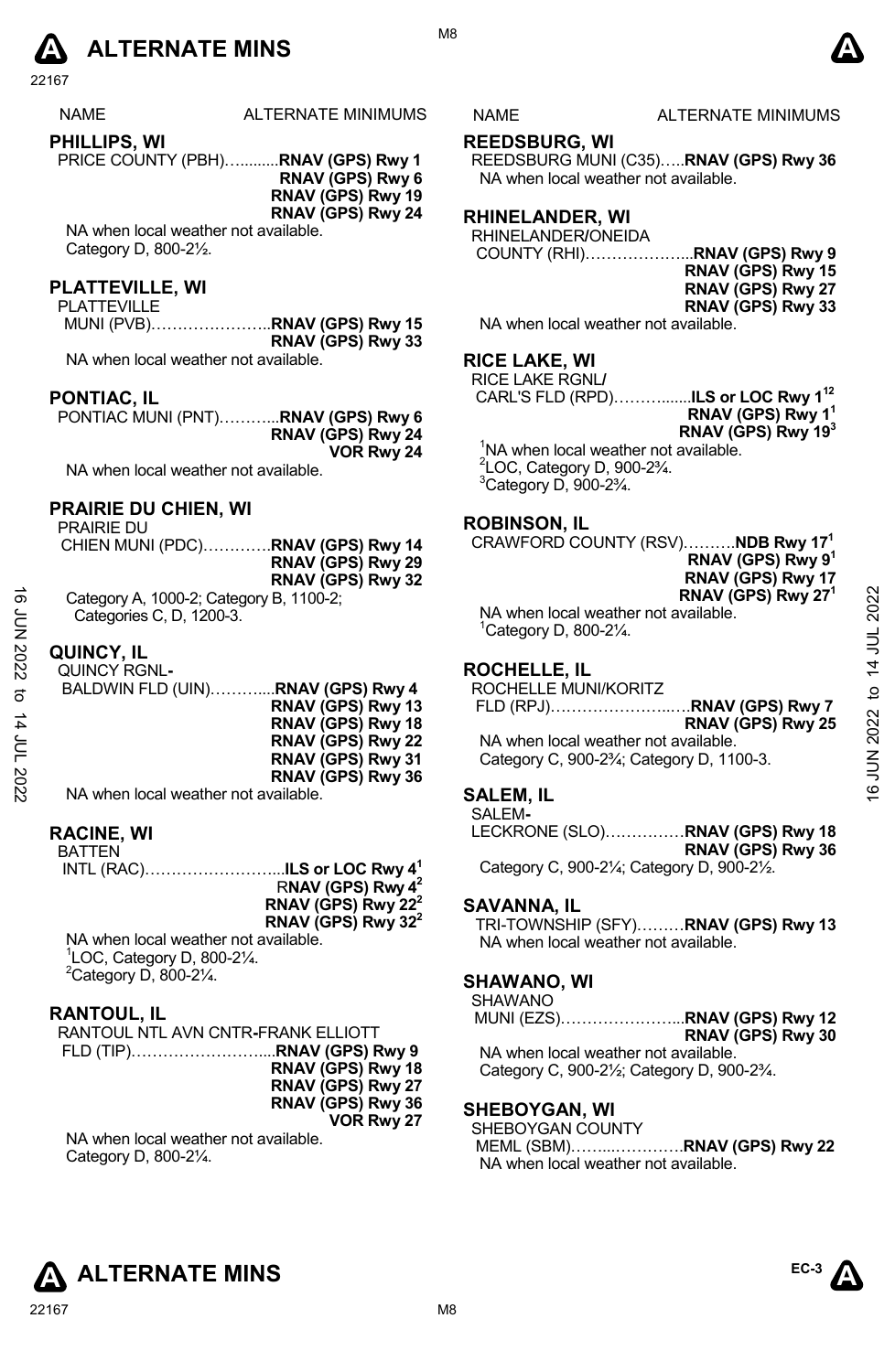

NAME ALTERNATE MINIMUMS NAME ALTERNATE MINIMUMS

# **SIREN, WI**

BURNETT COUNTY (RZN)………………..**RNAV (GPS) Rwy 5** 

**RNAV (GPS) Rwy 14 RNAV (GPS) Rwy 23 RNAV (GPS) Rwy 32** 

NA when local weather not available Category D, 800-2¼.

#### **SPARTA, IL**

SPARTA COMMUNITY-HUNTER FLD (SAR)……......................**RNAV (GPS) Rwy 36**  NA when local weather not available. Category D, 800-2½.

# **SPARTA, WI**

SPARTA/ FORT MCCOY (CMY)………………..**NDB Rwy 291 RNAV (GPS) Rwy 112 RNAV (GPS) Rwy 292** NA when local weather not available. 1 Category C, 800-2¼.

 $2$ Category C, 800-2 $\frac{1}{4}$ , Category D, 1100-3.

#### **SPRINGFIELD, IL**

| ಹೆ       | <b>ABRAHAM LINCOLN</b>                      |                                                 |                 |
|----------|---------------------------------------------|-------------------------------------------------|-----------------|
|          | CAPITAL (SPI)ILS or LOC Rwy 4 <sup>12</sup> | RNAV (GPS) Rwy 27                               | 2022            |
| ξ<br>Σ   | ILS or LOC Rwy 22 <sup>34</sup>             | NA when local weather not available.            |                 |
|          | <b>RADAR-1<sup>145</sup></b>                | Category D, 900-2 <sup>3</sup> / <sub>4</sub> . |                 |
| 2022     | RNAV (GPS) Rwy 4 <sup>16</sup>              |                                                 | <u>न</u>        |
|          | RNAV (GPS) Rwy 13 <sup>16</sup>             | <b>VANDALIA, IL</b>                             |                 |
| ನ        | RNAV (GPS) Rwy 22 <sup>16</sup>             | <b>VANDALIA</b>                                 | ₫               |
| 4        | RNAV (GPS) Rwy 31 <sup>16</sup>             |                                                 |                 |
| $\equiv$ | VOR Rwy 4 <sup>16</sup>                     | RNAV (GPS) Rwy 36                               | <b>JUN 2022</b> |
|          | VOR/DME Rwy 13 <sup>16</sup>                | NA when local weather not available.            |                 |
|          | VOR/DME Rwy 22 <sup>16</sup>                | Category D, 800-21/4.                           |                 |
| 2022     | VOR/DME Rwy 31 <sup>16</sup>                |                                                 | \$              |
|          | 'NA when local weather not available.       | <b>VIDOOLIA MI</b>                              |                 |

 $2$ ILS, LOC Category C, 800-2 $\frac{1}{4}$ ; Category D, 800-2½.  $^{3}$ LOC, Category C, 800-21⁄<sub>4</sub>; Category D, 800-21⁄<sub>2</sub>. <sup>4</sup>NA when control tower closed. 5 Category C, 800-2¼; Category D, 800-2½; Category E, 800-2¾. 6 Category C, 800-2¼; Category D, 800-2½.

# **STERLING/ROCKFALLS, IL**

WHITESIDE COUNTY/JOS H BITTORF FLD (SQI)……..........................**RNAV (GPS) Rwy 7 RNAV (GPS) Rwy 25** 

Category D, 900-2¾.

#### **STEVENS POINT, WI**

| <b>STEVENS POINT</b>                        |                   |
|---------------------------------------------|-------------------|
|                                             |                   |
|                                             | RNAV (GPS) Rwy 12 |
|                                             | RNAV (GPS) Rwy 21 |
|                                             | RNAV (GPS) Rwy 30 |
| NA when local weather not available.        |                   |
| Category C, 800-21/4; Category D, 800-21/2. |                   |

M9

## **STURGEON BAY, WI**

DOOR COUNTY

CHERRYLAND (SUE)………...**RNAV (GPS) Rwy 2 RNAV (GPS) Rwy 10 RNAV (GPS) Rwy 20 RNAV (GPS) Rwy 28** 

NA when local weather not available.

#### **SUPERIOR, WI**

RICHARD I **BONG (SUW)……………** 

| RNAV (GPS) Rwy 4      |
|-----------------------|
| RNAV (GPS) Rwy 14     |
| RNAV (GPS) Rwy 22 $1$ |
| RNAV (GPS) Rwy 32     |

Category D, 800-2¼. <sup>1</sup>NA when local weather not available.

#### **TAYLORVILLE, IL**

**TAYLORVILLE** 

MUNI (TAZ)……………………**RNAV (GPS) Rwy 18 RNAV (GPS) Rwy 36** 

NA when local weather not available.

### **TOMAHAWK, WI**

TOMAHAWK RGNL (TKV)…………………….**RNAV (GPS) Rwy 9 RNAV (GPS) Rwy 27**  NA when local weather not available. Category D, 900-2¾.

# **VANDALIA, IL**

| VANDALIA |                   |
|----------|-------------------|
|          |                   |
|          | RNAV (GPS) Rwy 36 |

# **VIROQUA, WI**

VIROQUA MUNI (Y51)……....**RNAV (GPS) Rwy 11 RNAV (GPS) Rwy 291**  NA when local weather not available. 1 Category B, 900-2; Category C, 900-2½.

# **WATERTOWN, WI**

WATERTOWN

MUNI (RYV)…………………...**RNAV (GPS) Rwy 51 RNAV (GPS) Rwy 112 RNAV (GPS) Rwy 231 RNAV (GPS) Rwy 291**

NA when local weather not available. 1 Category C, 900-2¾; Category D, 900-3.  $2$ Categories A, B, 900-2; Category C, 900-2 $\frac{2}{4}$ ; Category D, 900-3.